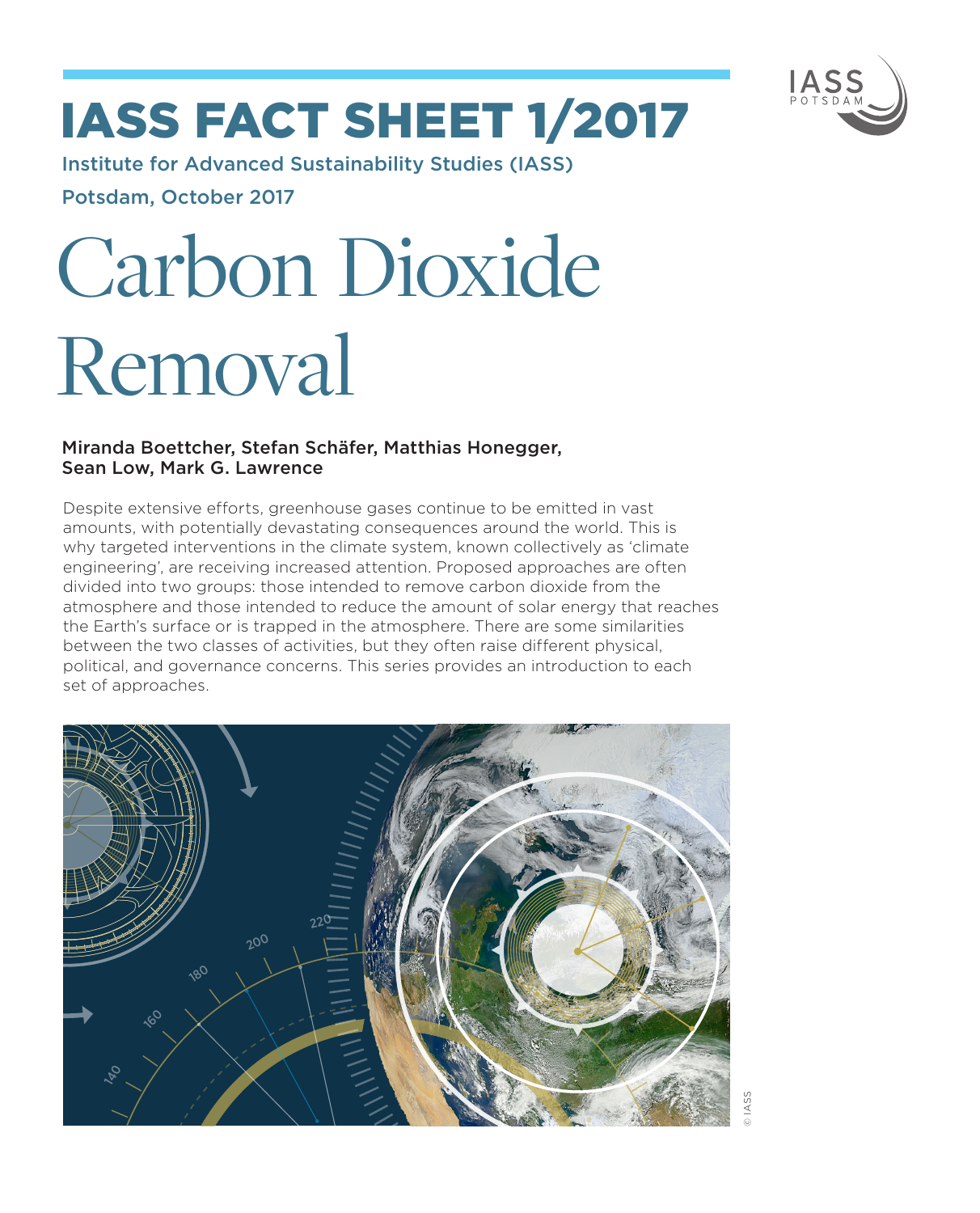# **What is carbon dioxide removal?**

Carbon dioxide removal (CDR) refers to a set of proposals for actively removing carbon dioxide from the atmosphere to limit global warming and its effects. Also known as negative emissions technologies, these proposals would, if implemented on a global scale, reduce the rate at which the climate is warming, as well as limiting ocean acidification. The main proposed technologies include afforestation, bio-energy with carbon capture and storage, biochar, direct air capture, enhanced weathering, and ocean fertilisation.

# **Why is carbon dioxide removal being discussed?**

To limit the threat of global warming, at the 2015 United Nations Climate Change Conference in Paris, world leaders agreed to limit temperature rise to well below 2 ° C above pre-industrial levels. This goal presupposes a peak in global greenhouse gas emissions by around 2020, followed by rapid decarbonisation to net zero emissions and the stabilisation of greenhouse gas levels by the second half of the century. Yet none of the major emitter countries has stringent mitigation incentives or regulations in place that would put it on track to achieving such a drastic transformation of its economy within this timeframe. Given this disparity between the Paris Agreement goals and the societal difficulties anticipated with rapid emissions reductions, it is often assumed in socio-economic scenarios consistent with the 2 ° C limit that some forms of carbon dioxide removal will be needed to

achieve the goals. Yet it is still unclear whether any of the proposed technologies, or a combination thereof, could be deployed on the scale and within the timeframe required to make a meaningful contribution to achieving the Paris Agreement targets.

### **What is the state of research?**

#### **Natural sciences and engineering**

All of the proposed carbon dioxide removal technologies are still in early stages of development. Some exist as prototypes; others have been the subject of small-scale field-experimentation. Yet carbon dioxide removal in quantities that would contribute significantly to the Paris Agreement goals would require infrastructures comparable in scale to the major global carbon dioxide-emitting sectors, i.e. energy, agriculture, mining, and mass manufacturing.

In many cases the individual components of this system – for example, mineral extraction facilities, pipelines, shipping, forestry, crop harvesting and processing – are already in place. However, the establishment of integrated systems, e.g. for direct air capture, followed by the instalment of mass production facilities to enable large-scale deployment is likely to take several decades. Existing research in the natural sciences also points to other uncertainties, including potential changes to marine and terrestrial ecosystems due to the energy, land, and water requirements of the various proposals.

| <b>Technology</b>                                    | <b>Brief description</b>                                                                                                                                                                                                          |
|------------------------------------------------------|-----------------------------------------------------------------------------------------------------------------------------------------------------------------------------------------------------------------------------------|
| Afforestation                                        | Large-scale planting or replanting of forests                                                                                                                                                                                     |
| Bioenergy with carbon capture<br>and storage (BECCS) | Burning biomass for energy generation and capturing and<br>geologically storing the resulting CO <sub>2</sub>                                                                                                                     |
| <b>Biochar</b>                                       | Biomass burning under low-oxygen conditions (pyrolysis) to<br>produce charcoal, which is then mixed in with soils to increase<br>the soil carbon content                                                                          |
| Direct air capture (DAC)                             | Capturing $CO2$ directly from the ambient air using chemical<br>processes, followed by long-term storage, for example in<br>underground reservoirs                                                                                |
| Enhanced weathering                                  | Enhancing natural weathering processes by extracting, grinding,<br>and dispersing reactive minerals on land or the ocean                                                                                                          |
| Ocean fertilisation                                  | Fertilising parts of the ocean with nutrients to increase algal<br>growth and $CO2$ uptake in an attempt to increase the rate at<br>which carbon sinks to the seabed in dead algae and is thus<br>removed from the climate system |

**Table 1: Summary of technologies for removing atmospheric carbon**  dioxide (CO<sub>2</sub>)

**Source: IASS**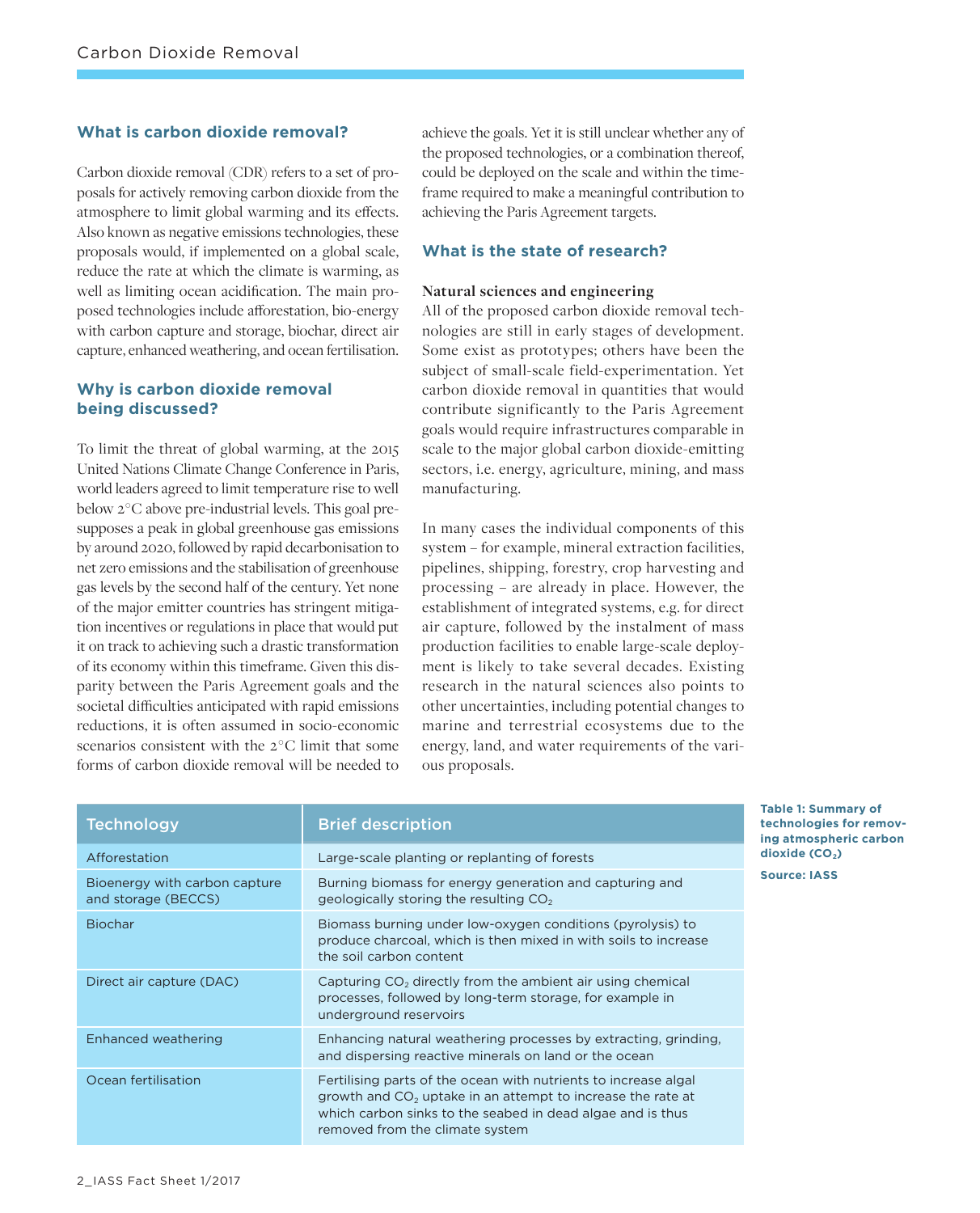#### **Social sciences and governance**

Socio-economic research has largely focused on two approaches: bioenergy with carbon capture and storage and, to a more limited extent, afforestation and reforestation. This has been supplemented by solicitation of views from public and expert groups.

Researchers highlight the need for further investigations into land-use constraints and other repercussions for crop production, food pricing, and land management and ownership. Other open questions concern the possibility that the promise of carbon dioxide removal could delay or impede immediate and comprehensive mitigation efforts by reducing incentives to switch to renewable energy sources.

Research in the social sciences on direct air capture or marine-based approaches like enhanced weathering is almost non-existent, with assessments generally limited to calculations of costs, energy demand, and technical feasibility. An exception is ocean iron fertilisation, which has received attention due to 13 scientific field experiments conducted in the 1990s and 2000s, as well as high-profile campaigning and attempted demonstrations in ocean waters by private companies hoping to use ocean iron fertilisation towards earning carbon credits. Besides this, most other social science research has been conducted in the form of case studies that explore more general issues in relation to the development of controversial technologies rather than contemplating the concrete application of carbon dioxide removal technologies.

#### **Future research fields**

Further exploration of the environmental and economic implications of deployment is likely to draw on earth systems models, impacts and integrated assessment models, and calculations of investment and infrastructural needs. This will need to be complemented by critical assessments of the assumptions



**Figure 1: Climate engineering measures can be divided into two groups: those intended to remove atmospheric carbon dioxide and those intended to alter the Earth's solar radiation balance.** 

**© IASS**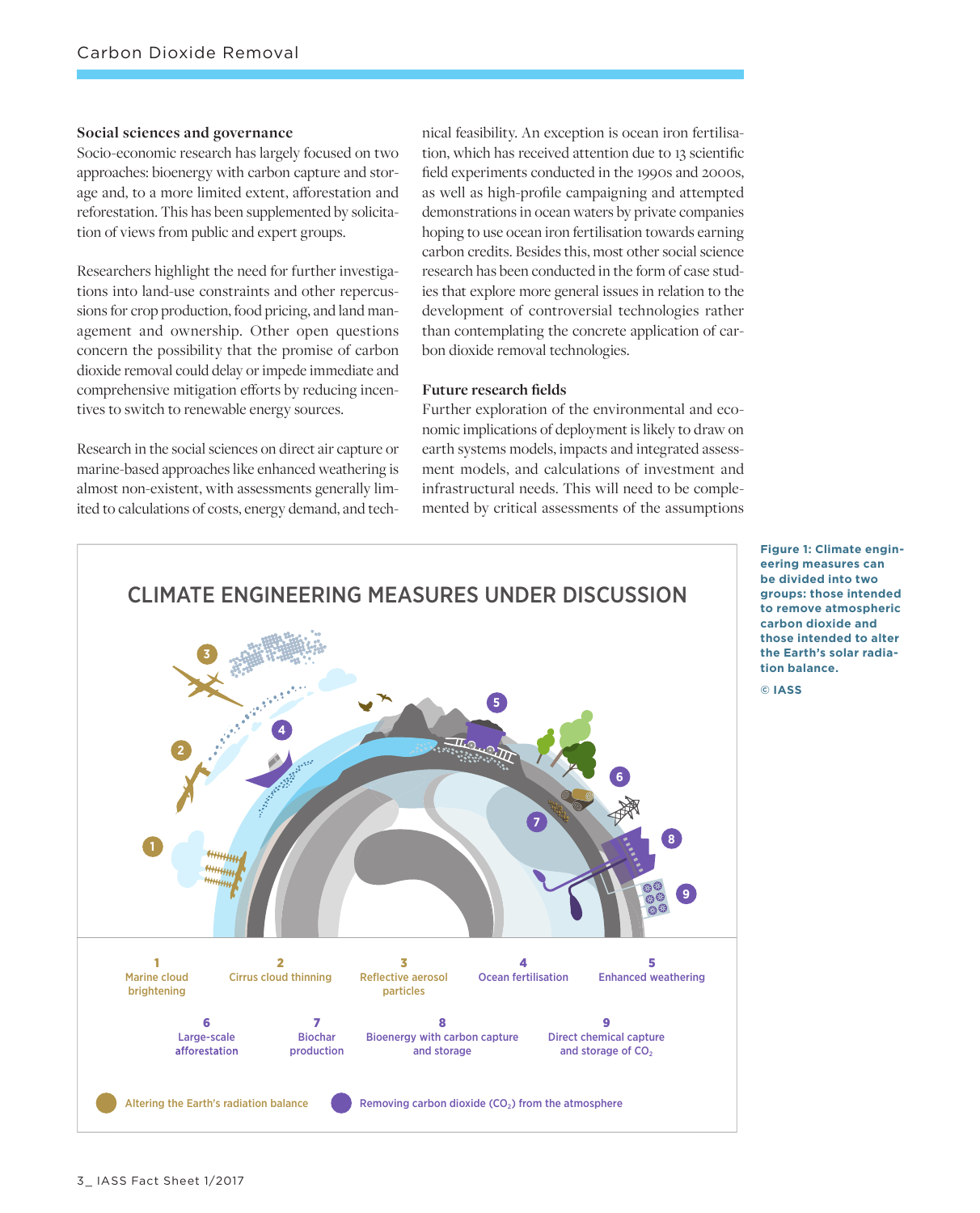underlying model calculations of large-scale deployment from the perspectives of the different stakeholders that would be affected by each approach. Comparatively more advanced debates on carbon capture and storage, biofuels, and forest carbon projects can also be examined as analogies for many carbon dioxide removal technologies, especially in light of overlaps in technological approaches, risk profiles, and relevant stakeholders.

# **Are the proposals technically and politically feasible?**

While numerous technologies for removing carbon dioxide have been proposed, it is at present unclear whether any individual technology or set of technologies could be deployed on the scale and within the timeframe that is implicitly assumed in scenarios consistent with the  $2^{\circ}$ C limit. Even if this were possible in principle, the costs – both operational and societal – and the possible risks and benefits beyond climate stabilisation are uncertain. There is, however, a broad scientific consensus that while carbon dioxide removal may complement mitigation efforts, none of the technologies can substitute for them or obviate the need for some adaptation to climate change.

# **How could carbon dioxide removal be governed?**

The large-scale deployment of measures that alter biological processes to remove additional atmospheric carbon dioxide, such as afforestation, ocean fertilisation, or growing biomass for bioenergy with carbon capture and storage is likely to alter local and regional ecosystems. This may have complex effects on human and state security, water availability, food production, biodiversity, and energy. Approaches that are not based on biological processes, such as direct air capture and storage, are expected to have their own governance challenges related in particular to their expected high energy requirements and elevated cost. Although in many cases the governance of carbon dioxide removal activities is likely to fall under national regulatory frameworks, some largescale approaches may have transboundary effects and could therefore require forms of internationally coordinated governance. In addition, incentivising the effective large-scale deployment of all carbon dioxide removal technologies would probably require the establishment of an international price on carbon.

There are already growing calls for coordinated national and international governance frameworks for research into the associated risks and benefits of the suite of carbon dioxide removal technologies. Such governance could not only ensure that research is conducted safely and transparently, but also help to mobilise the necessary funding for applied research and testing and point science towards policy-relevant research.

Ocean fertilisation has served as an entry point for analyses of international governance. The London Convention and Protocol on Marine Pollution prohibits ocean fertilisation for reasons other than "legitimate" scientific research and provides assessment frameworks for such activities. Although these developments are currently relevant only to marine environment-based approaches, the possibility of them serving as templates for the international governance of a wider raft of technologies has been raised.

Several initiatives are currently examining governance options for research into, and the potential deployment of, a variety of climate engineering approaches. These range from the development of broad guiding principles and more specific codes of conduct to assessments of how existing international and national regulatory mechanisms could apply to research and deployment. However, most efforts in this area have been focussed on solar radiation management, and very little analysis of governance for individual carbon dioxide removal technologies has been carried out to date.

# **What role could carbon dioxide removal play in achieving the goals of the Paris Agreement?**

Recent assessments conclude that a combination of the different carbon dioxide removal technologies could make it possible to stay within the  $2^{\circ}$ C limit, assuming that large emissions cuts are made at the same time. However, this is at the upper end of what most estimates consider feasible and depends on overcoming numerous challenges, including: technology development, upscaling, infrastructure construction, resource extraction and availability, carbon or carbon dioxide storage site identification and total capacity, earth system and environmental side effects, economic costs, competition for resources such as biomass for fuel and food production, public acceptance, and international cooperation on implementation and governance.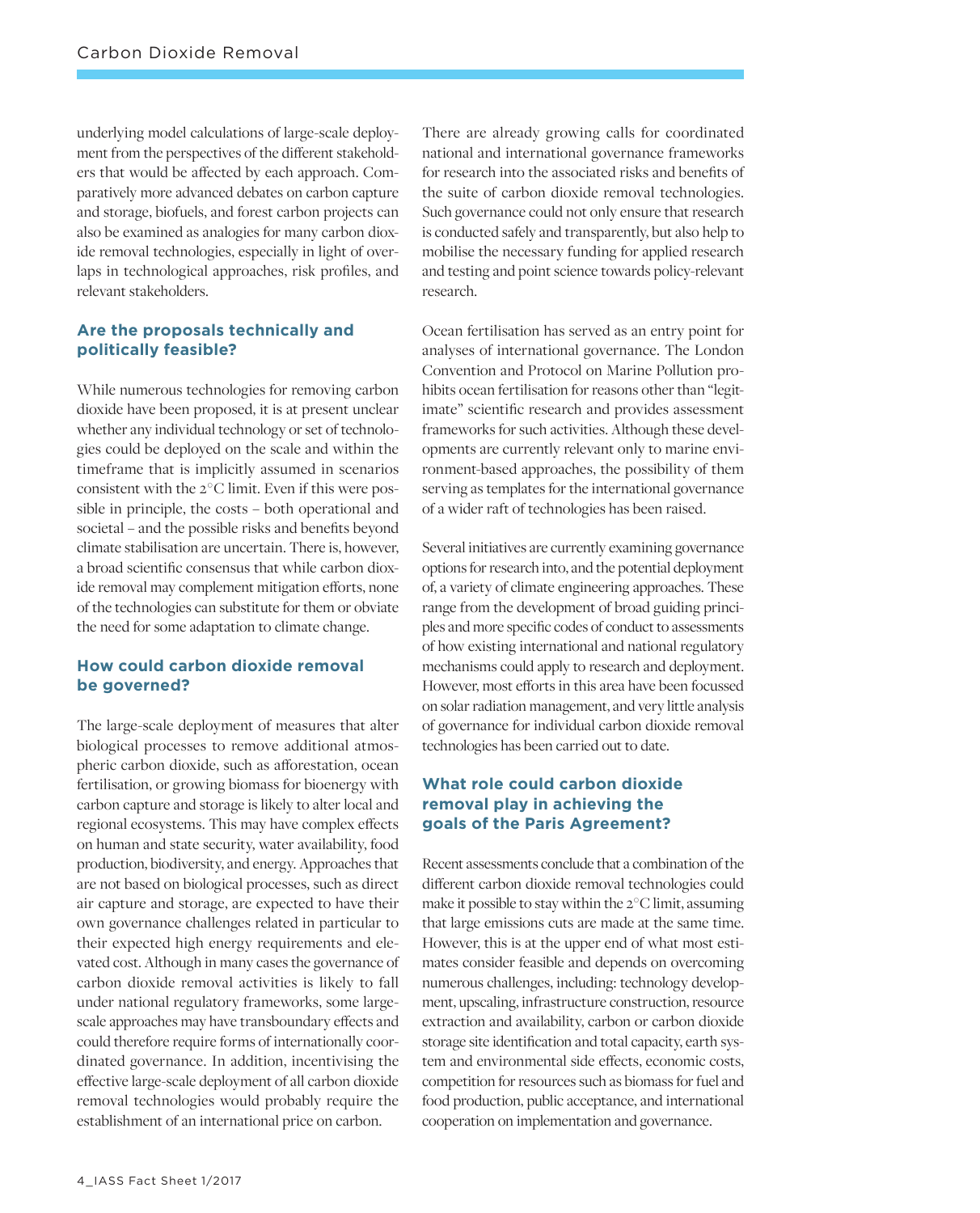# **The value of critical global discussions**

We are at an early stage in our understanding of the potential role of carbon dioxide removal in climate policy, and in this situation the value of open and critical global discussions on the topic cannot be underestimated. To date, the development of climatic scenarios, technical assessments, and prototypes has not been accompanied by corresponding discussions among policymakers and publics on the societal implications of deploying such

technologies on large scales or on how – and even if – carbon dioxide removal could be incorporated into strategies to achieve the ambitious targets of the Paris Agreement. Models and assessments can provide a basis for collective reflection and discussion, but decision-making on the potential future role of carbon dioxide removal in climate change policy will need to be informed by a variety of perspectives on the means, ends, and challenges of each approach.

# **SUMMARY**

- Interest in carbon dioxide removal has grown due to concerns that emissions reductions strategies might not be enough, or take place too slowly, to keep the climate within the level of warming agreed to in the Paris Agreement.
- Nearly all socioeconomic scenarios consistent with achieving the Paris Agreement goals rely heavily on some kind of carbon dioxide removal deployment.
- **The state of research and poten**tial readiness varies greatly from one technology to the next. It is at present unclear whether any individual technology or set of technologies could be technically and politically feasible on large scales.
- Key uncertainties revolve around the capacity of sinks to safely sequester carbon, the likelihood of conflicts over land use for agriculture or biodiversity preservation, ecosystem impacts, and the question as to whether the development of carbon dioxide removal technologies may reduce incentives to switch to renewable energies.
- In addition to extensive further research, broad societal engagement will be required to establish whether research on and the possible implementation of carbon dioxide removal technologies are consistent with broad societal norms.